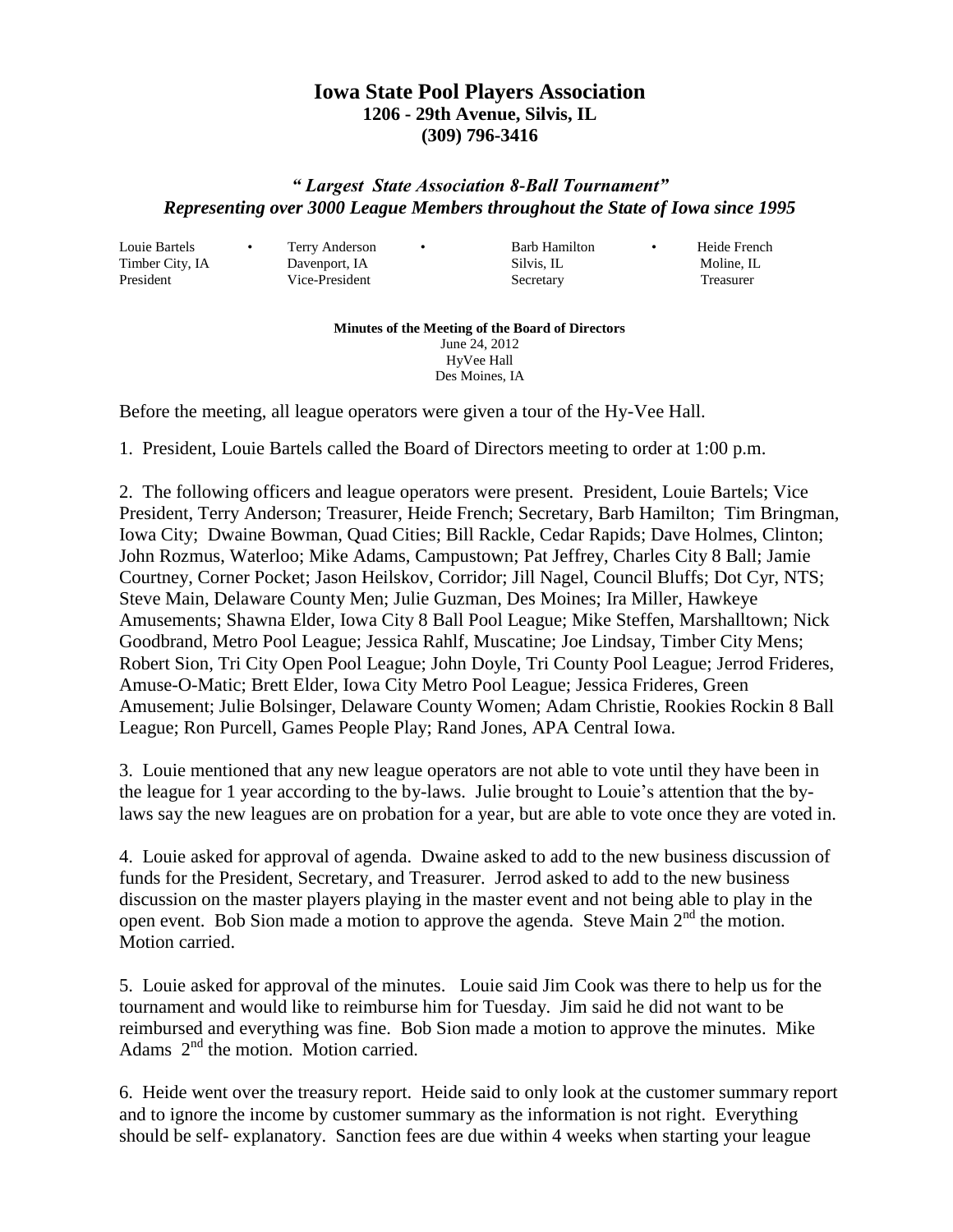and they are \$6.00 per player. Heide also said she uses the information on the Letter of Intent for her contact list, so make sure it is filled out correctly. Heide said all her contact information is at the bottom of the report. Louie mentioned we sponsored the Billiard Education Foundation Junior tournament this year. We had 26 players, which was double from last year. We charged \$33 per player and it goes directly to the Billiard Education Foundation. The Nationals will be in Milwaukee at Romine's the week of July  $10<sup>th</sup>$ . Laura Smith has not gotten back to us with the final figure so we do not know what the check will be. It should be around \$910 that we will issue. Louie said this tournament has gotten a lot of attention. Mark Wilson, who was a former pro and has done demonstrations at our tournament, is a coach at Lindenwood College in East St. Louis and is supporting this program. Bob Sion made a motion to approve the Treasury Report. It was second. Motion carried

## Old Business

7. 2012 Tournament Review. Louie asked for comments. Jamie Courtney said the only complaint he was aware of was the quality of the tables. The tables that were supposed to be used were being used at another tournament, so they got some other tables that needed work on them. Dwaine said Gary said it will never happen again. This tournament was not very profitable for Gary due to the situation. Bob Sion said he thinks we need to give Dwaine and his crew a hand of applause by making it happen under the circumstances (They had mix match rails, and had to recover approx. 40 tables). Everyone agreed and clapped. Julie said she heard some feedback in the concession area that the service was terrible. Louie agreed that this was a problem. Steve Main said he had complaints about the payouts. He wants to know what was added to each division. Louie said we added money to Level II that we have not done before. Terry said we added \$10,000 throughout all the level 2 events. Dave said we also took money off of the masters. Tim Bringman said he feels we need to add more money to the top playing events so that some of the players in the level 2 events will move up. John Rozmus said that you may want to breakout what the entry fee consists of as the actual entry fee is only \$25. Julie asked if we could post this on the website. Louie said yes. Jerrod said you can have a printout with the breakout at the tournament which is accessible to all players. Terry said we pay down farther and it also depends on the percentage. Louie told Steve we will discuss and come up with something to show the players the payout. Tim said what is the correct percentage for the payout? Louie said they shoot for 25% of the field. Louie said if you start increasing the payout, the percentages will go down. For example a team that got 13-16 received money back…..if we pay back a lesser percent, 13-16 will not get any money. Louie said he agrees we need to get something out to the players, so they understand the payout. Terry said we payout anywhere from 25-35% because of the added money. Dwaine asked if everyone agreed if we look at paying 25%. It was mentioned as long as everyone understands how it is being distributed. The Board of Directors will work on this.

8. Vendors. Louie said we welcome Jerrod and Jessica in support of our vendors. Franks Center feels they were not told on what was decided at our last meeting when we voted in what Speed Break could sell. Even though we gave Frank some of his cases back, he was still very upset. Louie just wanted everyone to know what was going on and we will work on this as a Board with Franks Center. Jerrod said if we don't talk a little about this, he wants to make sure he could sell his items. Terry said as of the last meeting, the board voted to agree and we did not follow thru to tell Frank what was going on. Louie said he does not see anything changing for what Speed Break can sell. Dwaine said Julie and Jamie will be in charge of the Vendors and providing space for them. Mike Adams asked if we as a league make sure we have so many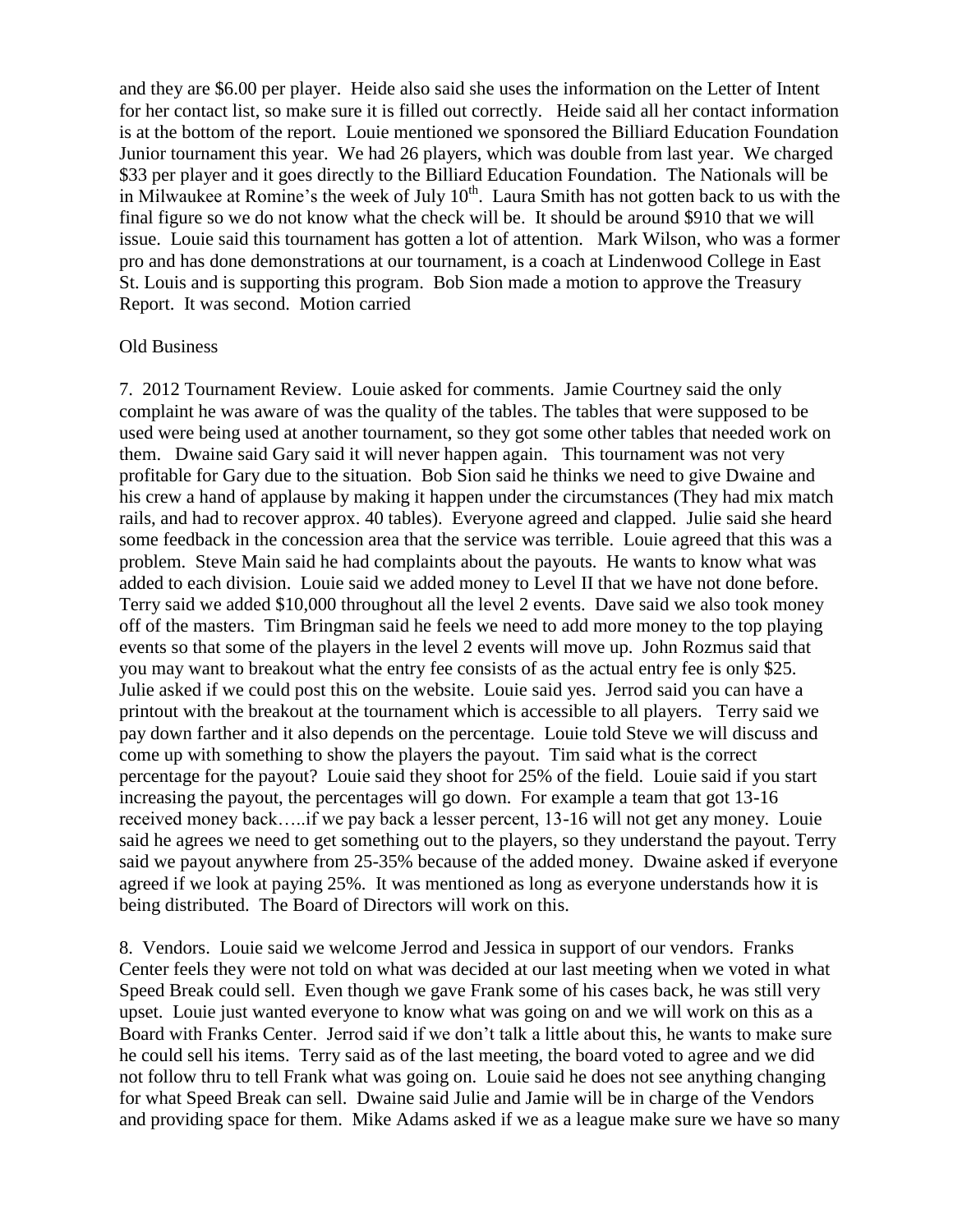vendors. Terry said as operators, the ISPA protects our vendors that we have had in the past. Terry said we are the largest independently run state tournament in the country.

9. Waving sanction fees for leagues. Bill Rackle said there is a lot of risk and expense in moving the tournament from Davenport to Des Moines. A lot of the players may already be playing in other leagues and they may not want to get into another league to play in the ISPA. He would like to entice them saying for the first year we will waive their sanction fees. Jim Cook said what is a six dollar sanction fee to play in a tournament? Should we pay their entry fee too? Many other league operators agreed with Jim that the players can afford to pay their \$6.00. Julie said when we moved the tournament to Des Moines one of the biggest concerns was how much is the attendance going to drop. We will not be taking any money out of our pocket. Terry said yes we are if they do not pay their sanction fees and will have to pay for the website. Bill said he could get Kevin to waive the \$3.00. Tim said how many teams are we talking. Tim said a beer is \$3.00. The sanction fee cost 2 beers in a year. The reason we are considering free sanctions for 1 year is as an incentive to get more players. There could be a lot of confusion as to which players will be waived their sanction fee. Bill Rackle called Kevin during break and he is willing to drop the \$3.00 fee for new players. Steve Main said we paid from the beginning why shouldn't they pay. Shawna said does this not infringe on other leagues in Des Moines. Bob said we have players pay the six dollar sanction fee that does not play in the tournament. How will these players feel if we let new players not pay their sanction fee? Terry agreed on this as there are many players that do not play in the tournament. This would be very hard to police new players. Terry asked Bill if there was a query to do to find whether there are any new players. Bill said yes. Jamie Courtney would like to make a motion to vote. Dwaine said before you vote keep in mind there are already leagues established that may cause the other leagues to be affected. The 3 new leagues from Des Moines said they do not want the incentive and they are willing to pay the sanction fees. After much more discussion, Terry made a motion for a show of hands on yes or no whether or not we are going to let the new players in without paying their sanction fee for the first year. 16 voted that the new leagues pay. 9 voted that they do not pay. The vote was no for the incentive.

10. Tournament set up. Dwaine said Jamey Bowman is going to be the tournament set up crew person. The tournament committee started in Waterloo and we have kept the same crew for the last 10 years. If Jamey needs anyone else, he will contact Jamie Courtney and Julie Guzman. Jamie Courtney said he has a lot of confidence in the set up crew.

11. Vote for President and Vice President. Louie Bartels is President and Terry is Vice President. Barb passed out the ballots to vote for Vice President. Terry Anderson and Julie Guzman were nominated. Terry and Jamie Courtney were both nominated for President and declined, therefore, Louie is the only member running for President. Motion carried for Louie to remain President of the ISPA. After all ballots were turned in there were 14 votes for Terry and 9 votes for Julie. Terry Anderson is our Vice President. Louie said the following are the current board members: Dwaine Bowman, Donny Boll, Tim Bringman, Bill Rackle, Dave Holmes, Jamie Courtney, John Rozmus, and Julie Guzman as well as our officers. Terry said they are opened up for nominations. Bob Sion made a motion to keep the same board members for the next year. Motion carried.

12. New League Operators; Clear Lake, Rookies Rockin 8 Ball League was accepted. Games People Play was accepted. APA Central Iowa League was accepted Jim Cook is going to have more leagues since the tournament is coming to Des Moines. He wants to have an in house Sunday league and a Saturday junior league. Jim Cook also wants to have a traveling league on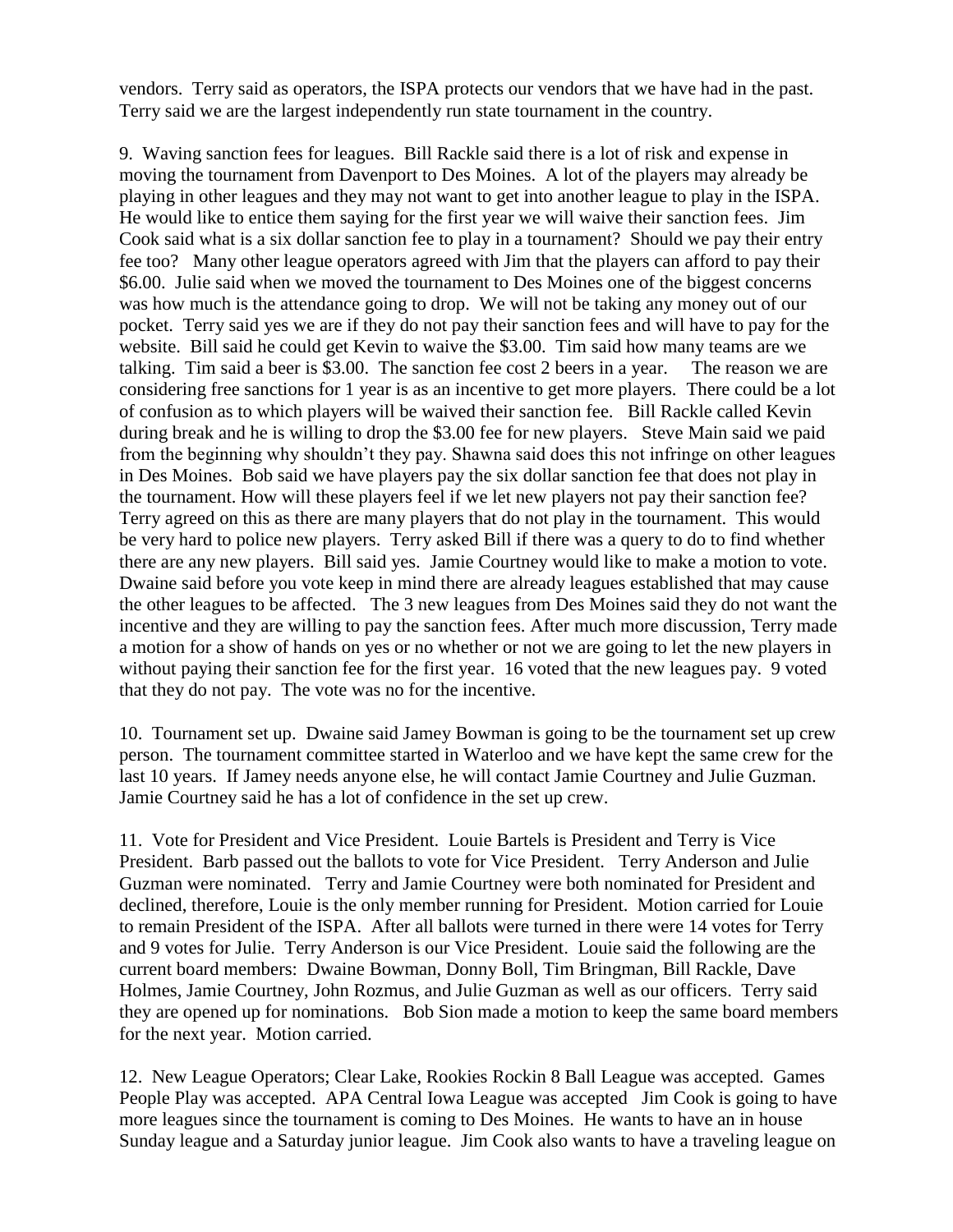Tuesday. Last year Jim had leagues on Monday and Thursday, but he wants to expand to other nights. Bill discussed the problem he had with Camden and he is trying to understand why there is only one league that has only 19 to 20 teams. He feels there should be a lot more opportunity to build your leagues. APA wants Tues, Wed, Sun. Julie asked if Jim kept Monday and Thursday and then all leagues can use any of the other days. After much discussion it was decided Tuesday was the only problem between Jim Cooks league and APA. Terry asked the board do we want to give Jim Tuesday night. After much discussion Jim is only asking for Monday and Thursday, and an in-house league on Sunday. Everyone agreed.

13. Louie made a motion that there will be penalties for interference to other leagues within the ISPA. You will face being removed. It was  $2<sup>nd</sup>$  by Dwaine Bowman. Motion Carried.

14. Jamie Courtney made a motion to change the date on the letter of intent from August 31 to November 30 for new leagues. It was  $2<sup>nd</sup>$ . Motion carried. This will be changed in the bylaws.

14. Proposed email system for players. Julie wants to use an email system to get information out to the players. League operators would need to compile emails of the players. This is a good selling point for our sponsors. Cost of this is \$240 per year. John Rozmus said these emails would need to be protected. Terry said we probably don't have 10 percent of the emails. Jill made a motion to allow Julie to do the newsletter for \$240 per year with the stipulation to protect all players emails. Jessica  $2<sup>nd</sup>$  the motion. Motion carried.

15. Juniors payout. Louie said currently we have 6 unpaid scholarship funds. If we try to start a scholarship fund it could be difficult for the ISPA to track. Louie would like to pay the money out at the time of the tournament and let the parents invest them. This takes the burden off of the ISPA and track back for the money. Dwaine said Jesse made approximately 11,000 in scholarship funds, but he never went to college, therefore he never received it and it stayed at the BCA. It was brought up if you are intending for a scholarship, that's what it needs to be. There was much discussion on how to give the money to the players for the junior tournament. Louie needed some input, so he could get ideas.

16. Bill Rackle said they will set players to inactive if they have not played in the last 3 years. Barb gave each league operator a list of their players to review, so she can make the changes in the website of the active players. The system is going to be used to maintain the levels of all the players. The league operator should be able to go into the website and print out the levels of their players once we get it cleaned up. Jill asked if we still do the point system. Terry said no. Barb said to send the changes to  $1206 - 29$ <sup>th</sup> Avenue, Silvis, IL 61282.

17. Membership Cards. Julie explained membership cards can be used to attract sponsors as their company name would be on them. John asked what the cost is. Julie said paper, ink, and time. She said we can put the name and their current number on the cards. Dwaine asked how much it would cost for 4,000. Julie did not have an actual cost to produce these cards. She said she would bring the cost to the next meeting. Jill made a motion to approve the membership cards as long as the board approves. It was  $2<sup>nd</sup>$ . Motion carried.

18. Registration Packets. Julie would like to propose giving registration packets for teams only to include coupons, pens, etc. We could also put a skywalk map in the packet. Terry said we did this in Davenport but they don't always get picked up. He is very much for this, but it must